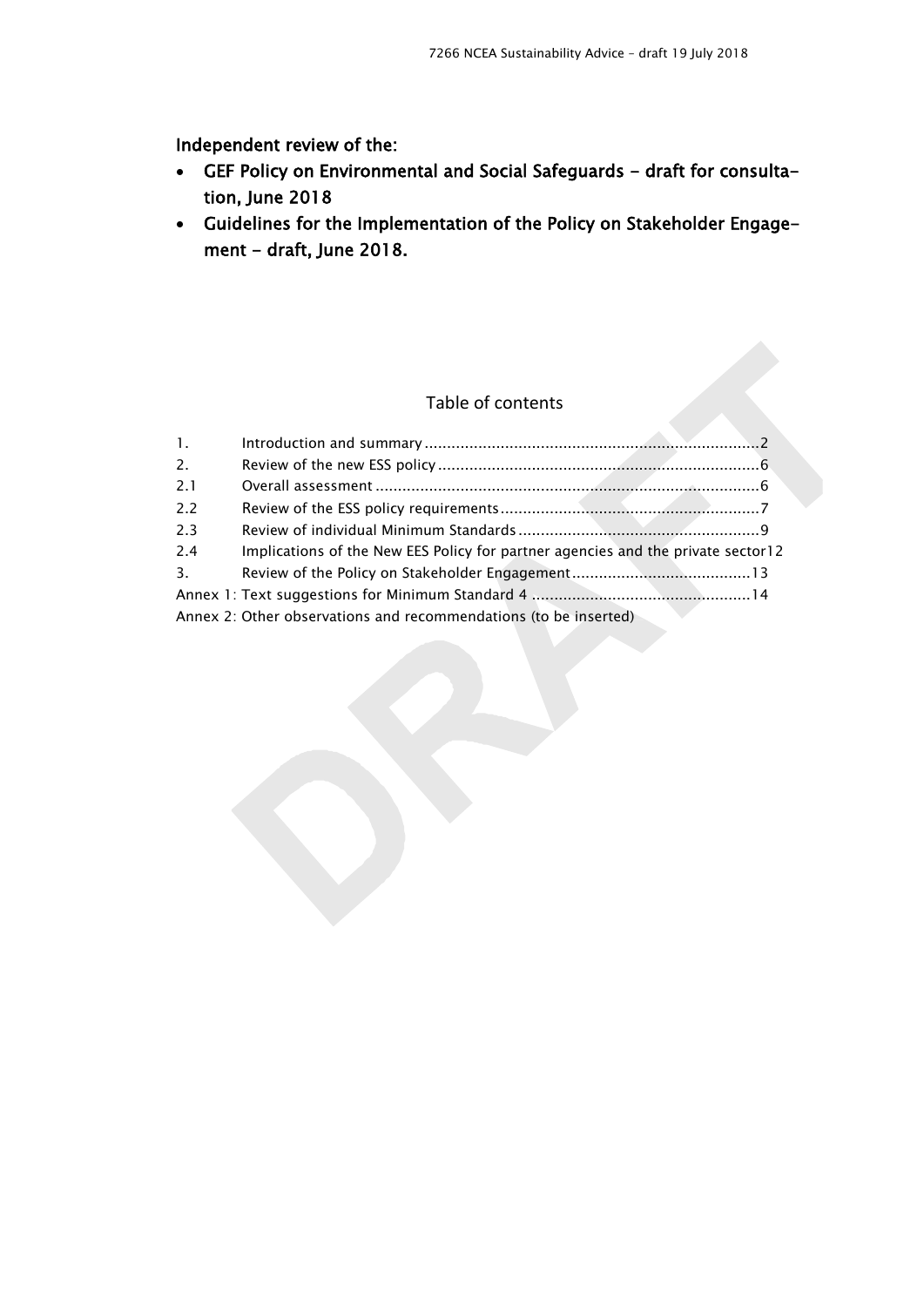# <span id="page-1-0"></span>1. Introduction

On June 16, 2018 the GEF released a first draft of the updated Policy on Environmental and Social Safeguards (hereafter "the new ESS policy") for early consultation with the multi-stakeholder Working Group on Environmental and Social Safeguards. Also in June 2018 the GEF published for comments its draft Guidelines for the Implementation of the Policy on Stakeholder Engagement (hereafter 'the new stakeholder policy').

The Dutch Ministry of Foreign Affairs is part of the Multi-stakeholder Working Group and asked the Netherlands Commission for Environmental Assessment (hereafter 'NCEA') for an independent review of the quality of both documents from a sustainable development perspective: a so-called 'sustainability advice', with special attention to the 'robustness' of the approaches. The Ministry intends to use the advice in the preparation of its own recommendations to the Working Group.

This advice was compiled by an expert group consisting of the following members:

- Ellen De Keyser social impacts and human rights
- David Annandale environmental impacts
- Rob Verheem secretary of the expert group

The advice consists of the following sections:

- **Summary**
- Review of the new ESS policy:
	- o a brief background to the positioning of the new ESS policy, and the reasoning behind the development of an updated draft;
	- o an overall assessment of the new policy, focusing on new additions and deletions;
	- o a review of the policy requirements and of each new minimum standard;
	- o concluding comments on the possible implications of the new policy.
- Review of the stakeholder engagement guidance:
	- o An overall assessment of the guidance;
	- o A detailed review of the Guidelines.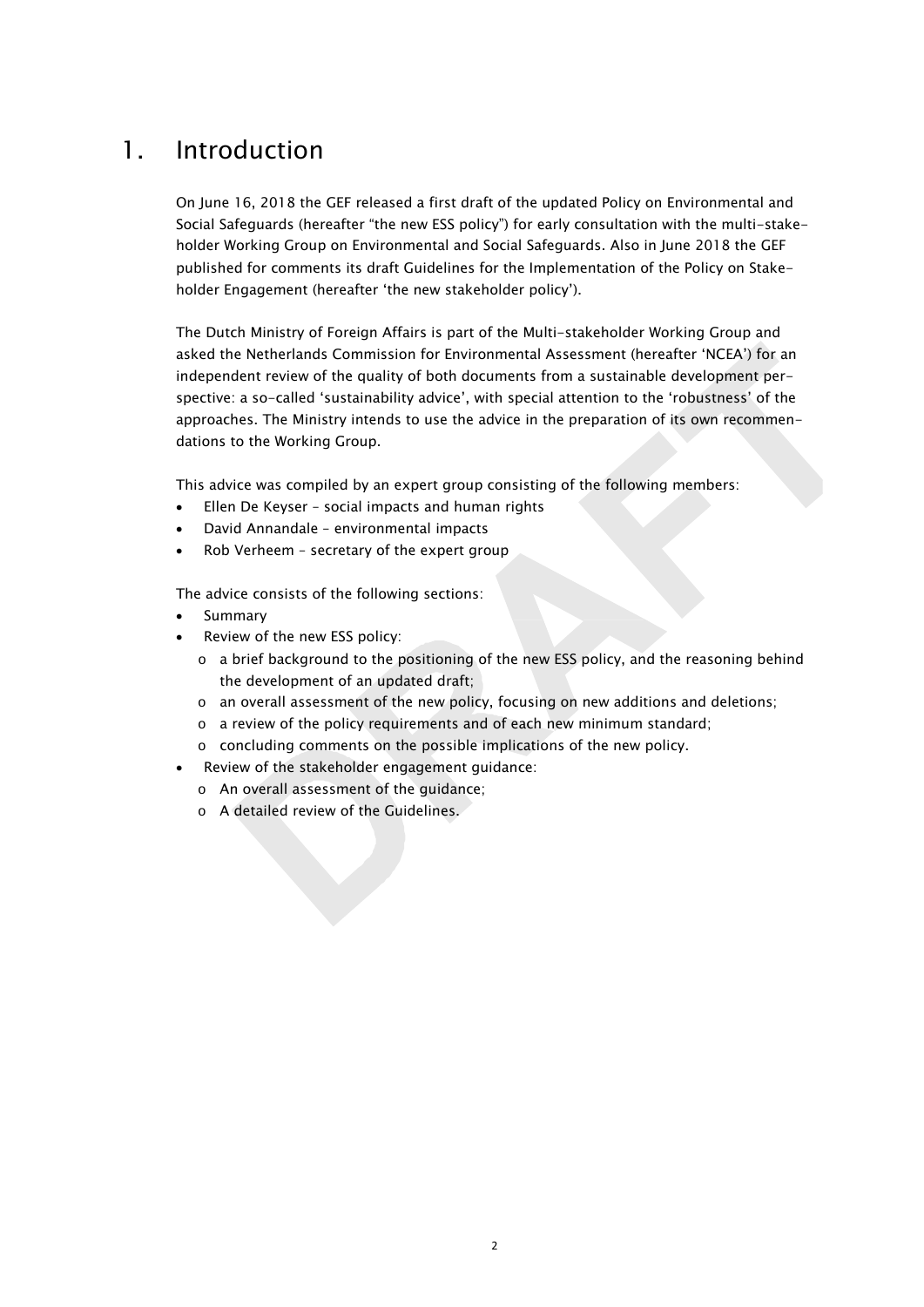# Summary

On June 16, 2018 the GEF released a first draft of the updated Policy on Environmental and Social Safeguards (hereafter "the new ESS policy") for early consultation with the multi-stakeholder Working Group on Environmental and Social Safeguards. Also in June 2018 the GEF published for comments its draft Guidelines for the Implementation of the Policy on Stakeholder Engagement (hereafter 'the new stakeholder policy'). The Dutch Ministry of Foreign Affairs asked the NCEA for an independent review of the quality of both documents from a sustainable development perspective: a so-called 'sustainability advice', with special attention to the 'robustness' of the approaches.

#### The new ESS policy

Overall, it is clear that the quality of the proposed GEF safeguards has considerably improved compared to the 'existing' one. It is now better aligned with state of the art multilateral agency safeguard procedures. It includes a number of entirely new minimum standards, such as on labor and working conditions and community health safety and security. It also includes "revamped" standards dealing with biodiversity, involuntary resettlement, and indigenous people. And has a stronger emphasis on social issues, along with requirement for partner agencies to report more carefully on project post-approval monitoring.

Having said this, there is still room – and sometimes need - for further improvement. Compared to the safeguards frameworks of 'peers' such as IFC, WB, EBRD and EIB, some of the social safeguards could be strengthened further. This is specified in more detail below.

As to the robustness of the new approach: With the addition of the requirement for partner agencies to "document and report", GEF has introduced a new level of robustness to its project due diligence process. The old policy did not require partner agencies to monitor project management and compliance. It does mean, though, that the new requirements will put considerable burden on the capacity of both GEF secretariat and partner agencies. It is recommended to analyse what this would mean in terms of staff, budget and capacity development needed, as the availability of such would be essential to the robustness of the new policy in practice.

A more detailed review of the new policy leads to the following key recommendations for its further improvement:

Policy requirements:

- To provide clarification on how lessons learned by monitoring the GEF portfolio are incorporated in change management procedures.
- To improve the current definition of 'indigenous peoples' to make it less dependent of formal government recognition.

Minimum standard 1: Environmental and Social Assessment, Management and Monitoring • To clarify when the GEF would require Environmental and Social Management Programs.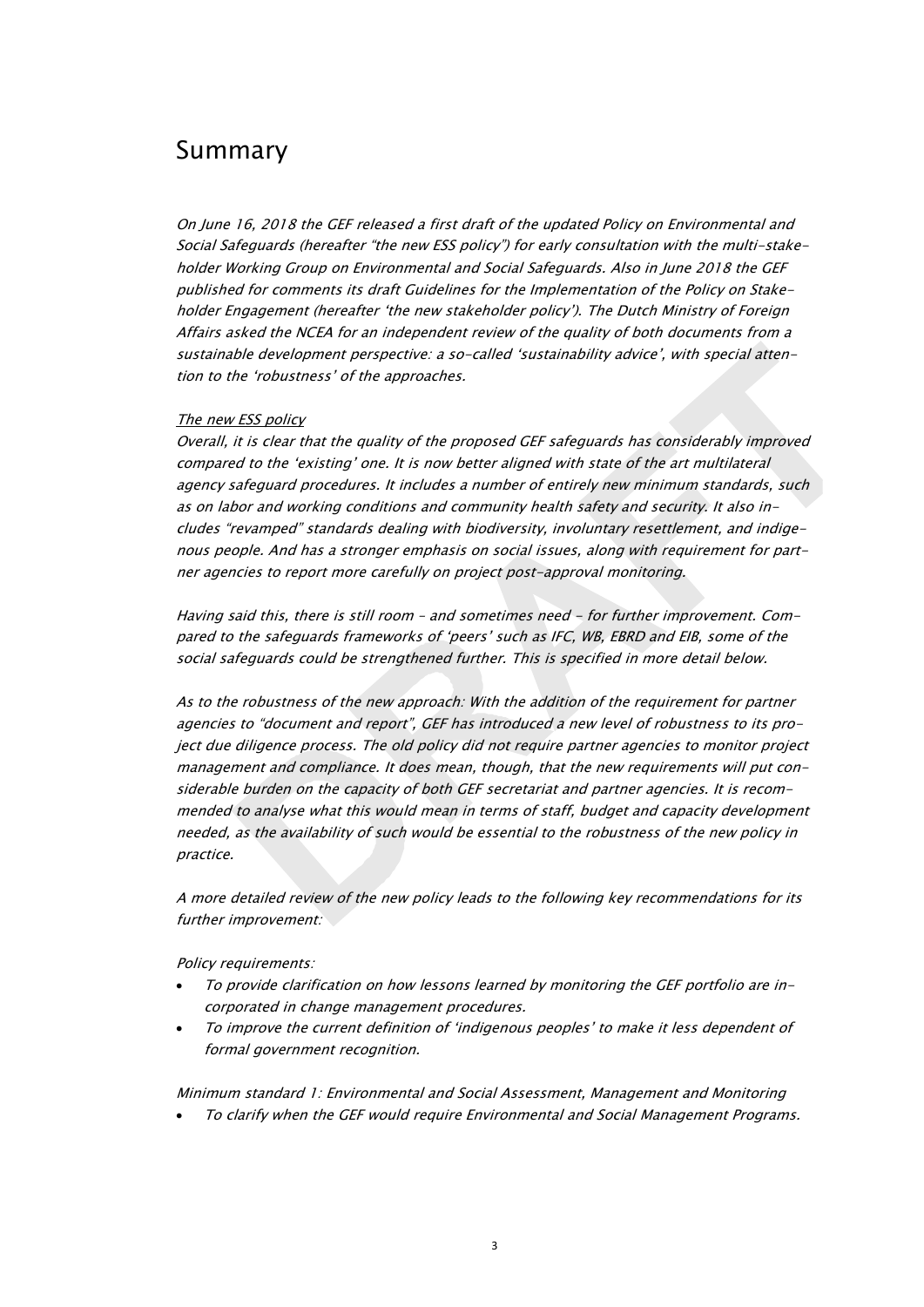Minimum standard 2: Accountability, Grievance and Conflict Resolution

- To outline the importance of the early establishment of an easily accessible project-level grievance mechanism.
- To make this mechanism accessible to all stakeholders, and not only project- or programaffected people.
- To implement the grievance mechanism from the outset of the planning of a project.
- To make the full grievance mechanism and contact information publicly available through appropriate channels and methods.

Minimum standard 3: Biodiversity Conservation and the Sustainable Management of Living Natural Resources

• To maintain in the new safeguards the requirements on the protection of forests that are evident in the existing safeguards.

Minimum Standard 4: Restrictions on Land Use and Involuntary Resettlement

- To align the provisions of this standard with the provisions of Minimum Standard 9 on Indigenous Peoples.
- To clarify what is meant by 'affected persons being provided with technically and economically feasible resettlement alternatives and assistance' (§11.c.ii).
- To use the term 'compensation entitlements' rather than the term 'compensation benefits'.
- To improve the current wording of  $\S$ 11.d.ii. as the current wording appears to imply that the provision of in-kind/replacement housing and cash compensation are mutually exclusive.
- To transfer 'livelihoods' from the paragraph on 'physical displacement' to the paragraph on 'economic displacement'.
- To include under 'economic displacement' a specification of the levels to which should be improved or restored, comparable to the specification under 'physical displacement'.
- To make 'proper and timely compensation for the loss' equally applicable to compensation for impacts of physical displacement and not solely in cases of economic displacement.
- To include that persons which are using land without formal legal rights to this land, or claims to such land that could be recognized under national law, are equally entitled to compensation for housing structures.
- To ensure that women and other potentially vulnerable people are given equal access to opportunities to help improve, or at least restore, livelihoods.
- To give access to livelihood restoration programs also to women and others who use land for cultivation or other purposes but do not have a formal legal right or recognizable right.

### The new stakeholder policy

Overall the guidelines for the new stakeholder policy are of good quality and provide a good basis for effective and meaningful stakeholder engagement. On a number of issues the policy could be further strengthened. It is recommended to:

• Highlight the importance of identification and involvement of stakeholders from the early stages of project development; i.e. from the development phase, and not only starting in the later project preparation phase.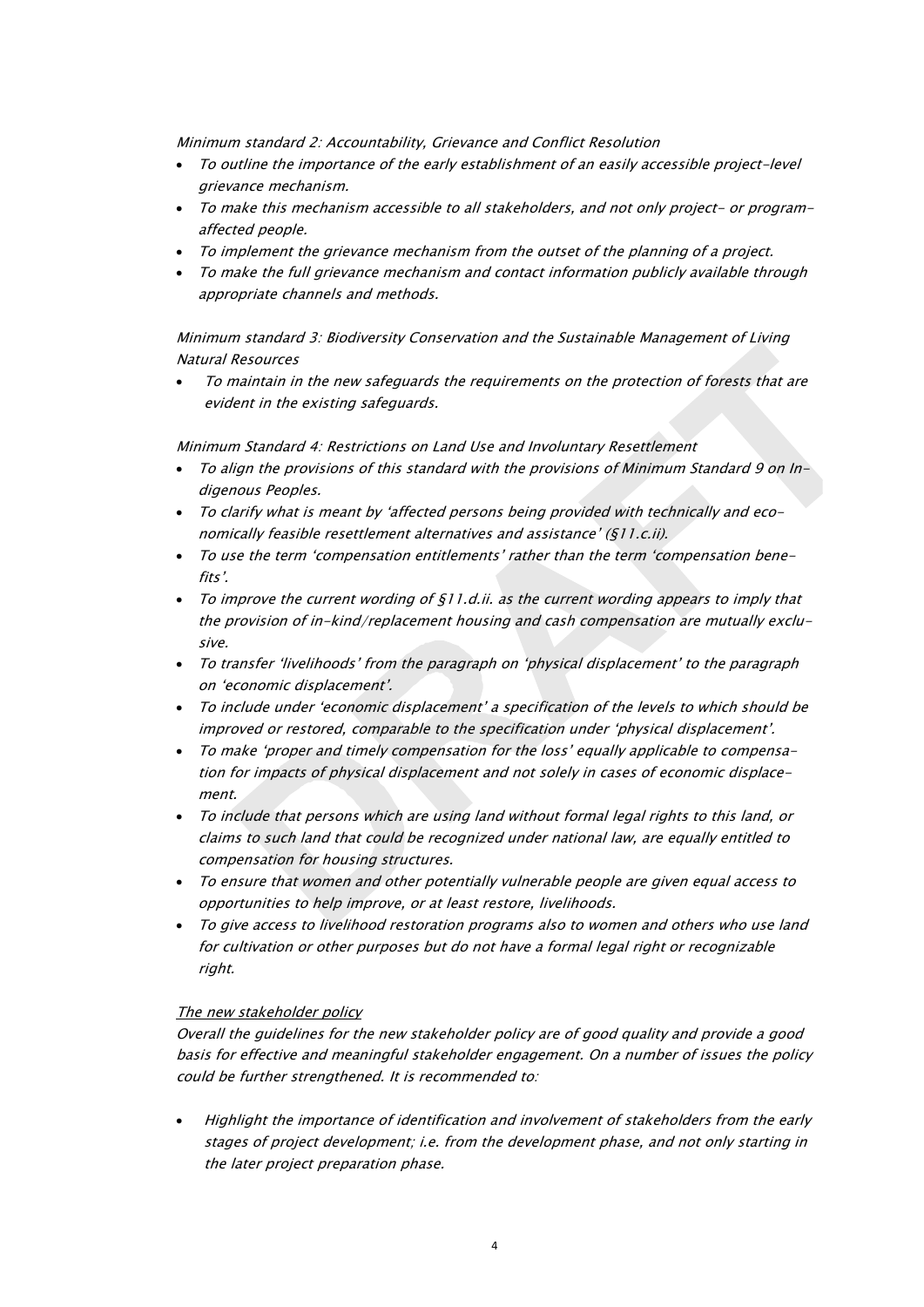- Prepare a stakeholder engagement plan at the start of the project development phase, and not in the later project preparation phase.
- Apply the requirement for 'culturally appropriate consultations and dialogue' to all stakeholders, and not only indigenous peoples.
- Likewise, to apply the requirement that 'affected peoples must be enabled to receive equitable benefits and opportunities from a project' to all affected communities, and not only indigenous peoples.
- Ensure that project concepts demonstrate ownership and support at local level and in the area of influence where the project will be implemented, and not only at country level.
- Clarify the requirement "Gender-analysis or equivalent socio-economic assessment", as these instruments serve different purposes.
- Place emphasis on engagement with adequate representatives of stakeholders, including those of affected communities that endorse their representativeness, and not solely those of indigenous peoples.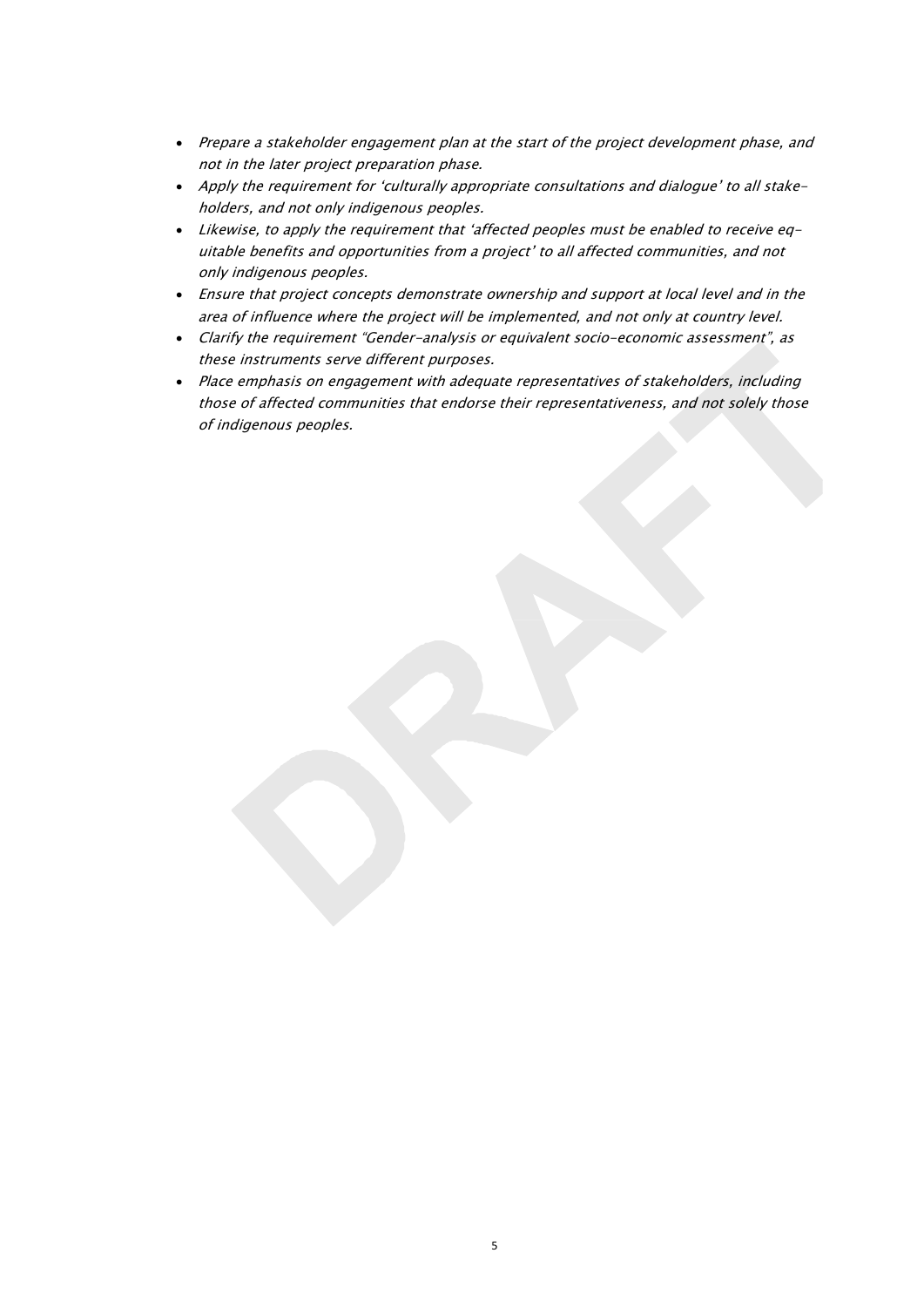# <span id="page-5-0"></span>2. Review of the new ESS policy

# <span id="page-5-1"></span>2.1 Overall assessment

## Overall Positioning of the GEF ESS Policy

The first GEF environmental and social policy, known as "Agency Minimum Standards on Environmental and Social Safeguards", was approved by the GEF Council in November of 2011. It is therefore now over 6 years old. The 2011 policy was inspired by the objectives and Operational Principles contained in the World Bank's Operational Policy 4.00[1](#page-5-2). The GEF policy was different from those of its development agency "cousins" in that it focused entirely on setting criteria for its Agencies, Partner Agencies, and Project Agencies to meet. The GEF does not directly oversee its own projects.

One of the drivers of the current GEF safeguards reform is the fact that the thinking about how multi-lateral funding agencies should deal with the environmental and social consequences of the projects they fund has changed considerably since 2011. For this reason a number of multi-lateral agencies have either developed new environmental and social frameworks, or updated old ones. In the former category sits a number of UN agencies (UNDP, UNIDO, UNICEF), and some new development institutions (GCF, AIIB). In the latter category sits the World Bank and the IFC.

There is now a greater focus on post-approval compliance and monitoring, and less stress on "front-end" ex ante assessment. The safeguard procedures of donor agencies have also expanded to include a greater emphasis on so-called "emerging issues", such as human rights, non-discrimination equity; climate change and disaster risk; biodiversity offsets; invasive alien species; supply chains; sustainable resource management; community health, safety and security; hazardous materials; involuntary resettlement; the application of free, prior informed consent (FPIC); cultural heritage; and labour and working conditions. In particular, since the approval of the World Bank's completely revamped environmental and social framework in 2017, the link between the original GEF minimum standards and the World Bank's Operational Policies has been broken.

Finally, another driver of GEF safeguards reform has been the publication of a formal GEF evaluation of the 2011 policy. This evaluation called for the GEF to: review the minimum standards; improve safeguards monitoring and reporting; and, support capacity development, expert convening, and communications.

### Overall Assessment of the New ESS Policy

j

The new policy goes a long way towards alignment with state of the art multilateral agency safeguard procedures, such as the new Environmental and Social Framework (ESF) of the World Bank. The new policy includes entirely new minimum standards on: labour and working conditions; community health safety and security; and, resource efficiency and pollution prevention. It also includes "revamped" standards dealing with biodiversity, involuntary resettlement, and indigenous people.

<span id="page-5-2"></span><sup>1</sup> OP 4.00: Piloting the Use of Borrower Systems to Address Environmental and Social Safeguard Issues in Bank Supported Projects.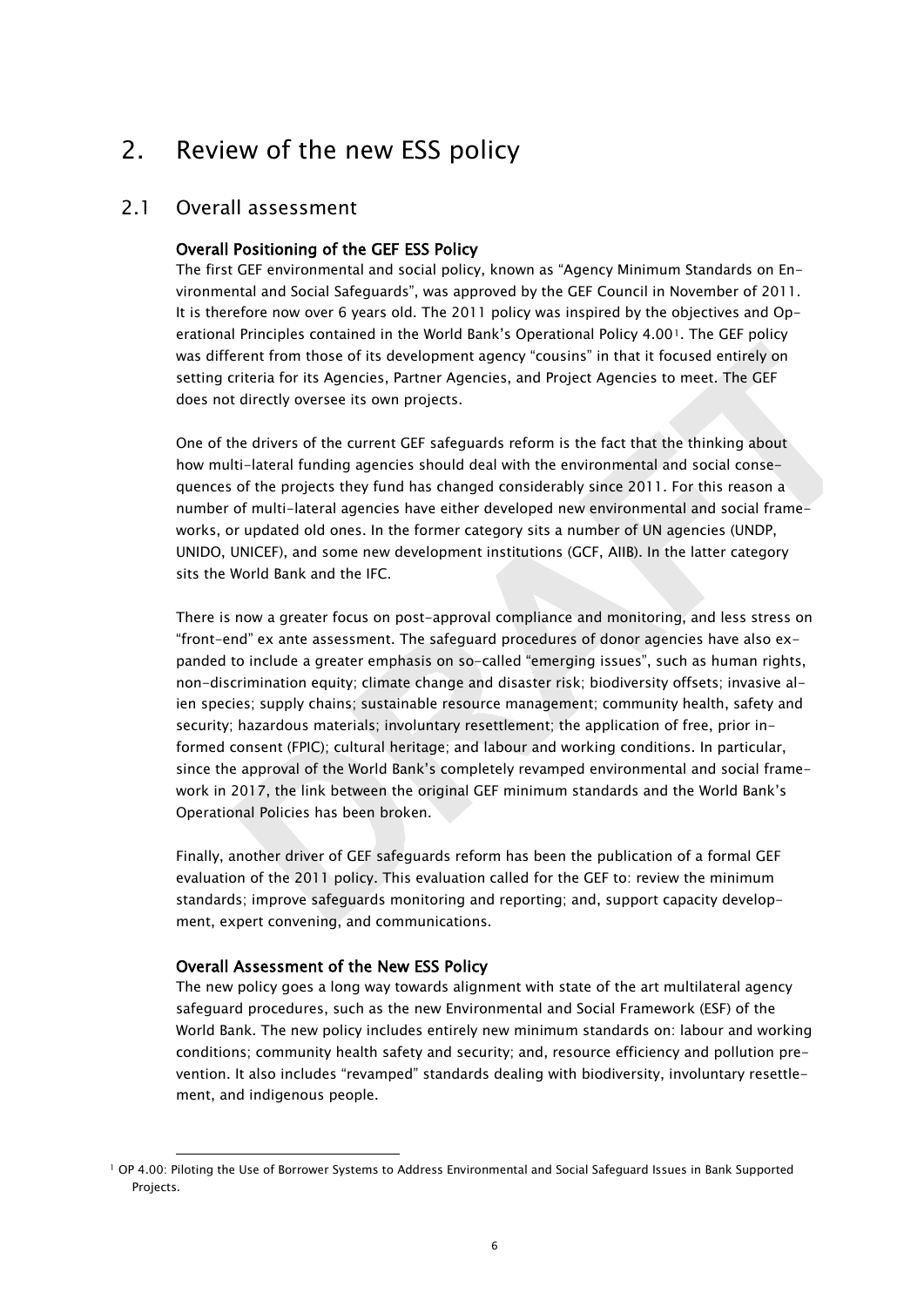Again, in line with the ESF, the new GEF policy has a stronger emphasis on identification and management of social issues, along with the requirement for partner agencies to report more carefully on project post-approval monitoring. As to human rights, the updated GEF policy takes the same approach as the ESF does: the policy makes broad statements to support human rights, then embeds rights issues at different points of the policy.

Also worthy of comment are a number of deletions. For example, the new policy no longer has minimum standards on pest management and safety of dams, although issues related to the former are now dealt with in the resource efficiency and pollution prevention standard.

All in all, it is clear that the quality of the proposed GEF safeguards has considerably improved compared to the 'existing' one. Having said this, there is still room – and sometimes need - for further improvement. Compared to the safeguards frameworks of 'peers' such as IFC, WB, EBRD and EIB particularly some of the social safeguards could be strengthened further. This is further deliberated under the recommendations in this advice for the individual minimum standards.

#### Robustness of the new approach

With the addition of the requirement for partner agencies to "document and report" (paragraphs 12 – 17 of the new safeguards policy), GEF has introduced a new level of robustness to its project due diligence process. The old policy did not require partner agencies to monitor project management and compliance. The new policy requires that agencies report at project mid-term, and at project completion.

Another important implication of the new policy are the significant requirements that it places on partner agencies. First, agencies need to come into compliance with the new Minimum Standards within 6 months, or develop a concrete, time-bound action plan to achieve compliance. This may place some partner agencies under considerable pressure, given the time it takes to follow the required procedures for high-level approval of needed amendments.

The new policy will put considerable burden on the capacity of both GEF secretariat and partner agencies because of the new monitoring and enforcement requirements. It is recommended to analyse what this would mean in terms of staff, budget and capacity development needed, as the availability of such would be essential to the effectiveness of the new policy in practice.

# <span id="page-6-0"></span>2.2 Review of the ESS policy requirements

#### Review of the Policy Requirements and recommendations

The new policy includes a section outlining "policy requirements". This is basically an introduction to the minimum standards, and an indication to partner agencies as to how they should meet the new policy's demands . The section consists of four sub-sections: (i) "Minimum Standards for Agency Policies, Procedures, Systems and Capabilities"; (ii) "Documentation and Reporting in GEF-Financed Projects and Programs"; (iii) Portfolio Monitoring and Reporting; and, (iv) GEF Conflict Resolution Commissioner.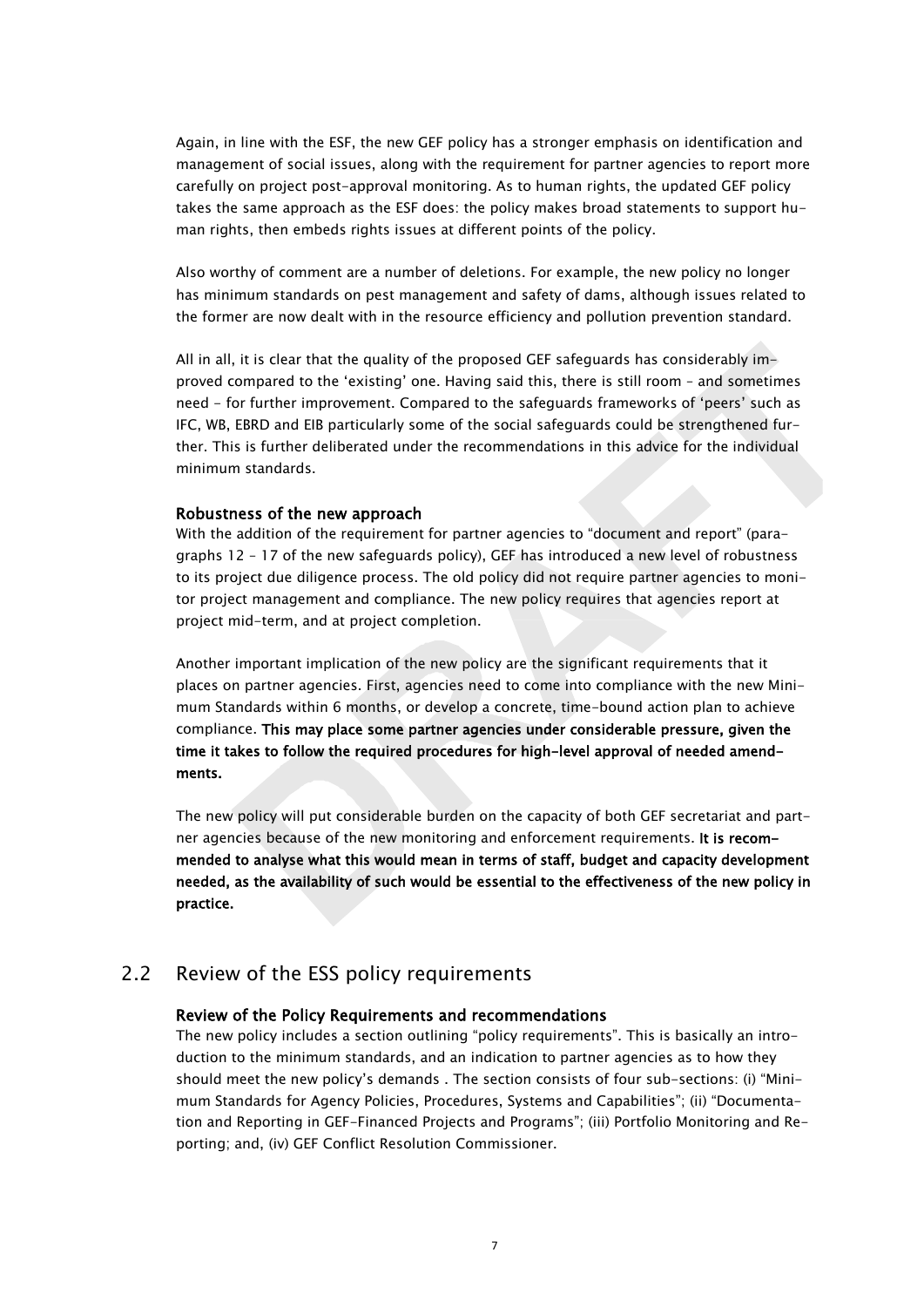Sub-sections (i) and (iv) are duplicated from the original policy. Sub-section (i) makes it clear that agencies must demonstrate that they have in place the necessary policies, procedures, systems and capabilities to meet minimum standards 1-8. They will also need to meet minimum standard 9 where that standard is applicable. As was the case with the original policy, partner agencies will be assessed for compliance with the requirements of the new policy. The GEF Secretariat will facilitate an assessment of partner agency compliance within 6 months of the date of effectiveness.

Sub-sections (ii) and (iii) are new, and significant. This is because they require partner agencies to provide an Environmental and Social Management Plan, or equivalent, with "complete information regarding the relevant Environmental and Social Risks and Impacts associated with the proposed project, and associated measure to address such risks and impacts". In addition, agencies are required to provide information on the "implementation of relevant environmental and social management measures at project mid-term, if applicable, and at project completion". It is clear then that the new policy places more emphasis on post-approval monitoring by partner agencies.

It is recommended that the Policy should provide clarification on how lessons learned by monitoring the GEF portfolio are incorporated in change management procedures. This could include capacity building of Agencies and further development of policies and guidelines, in order to continuously improve the performance of the portfolio, or at least commit to incorporating results of monitoring in change management procedures.

As to definitions: in the current definition of 'indigenous peoples' it is not clear to which extent stakeholders need to be recognized by national governments as indigenous peoples, in order to qualify as such and be treated as prescribed in the Policy. It is important to clarify this issue, as for example in Sub-Saharan Africa many governments refuse to recognize indigenous peoples. It is recommended to improve the current definition of 'indigenous peoples' to make it less dependent of formal government recognition. A possible solution could be to adopt the definition that for example the World Bank uses in its ESS7: Sub-Saharan African historically underserved traditional local communities.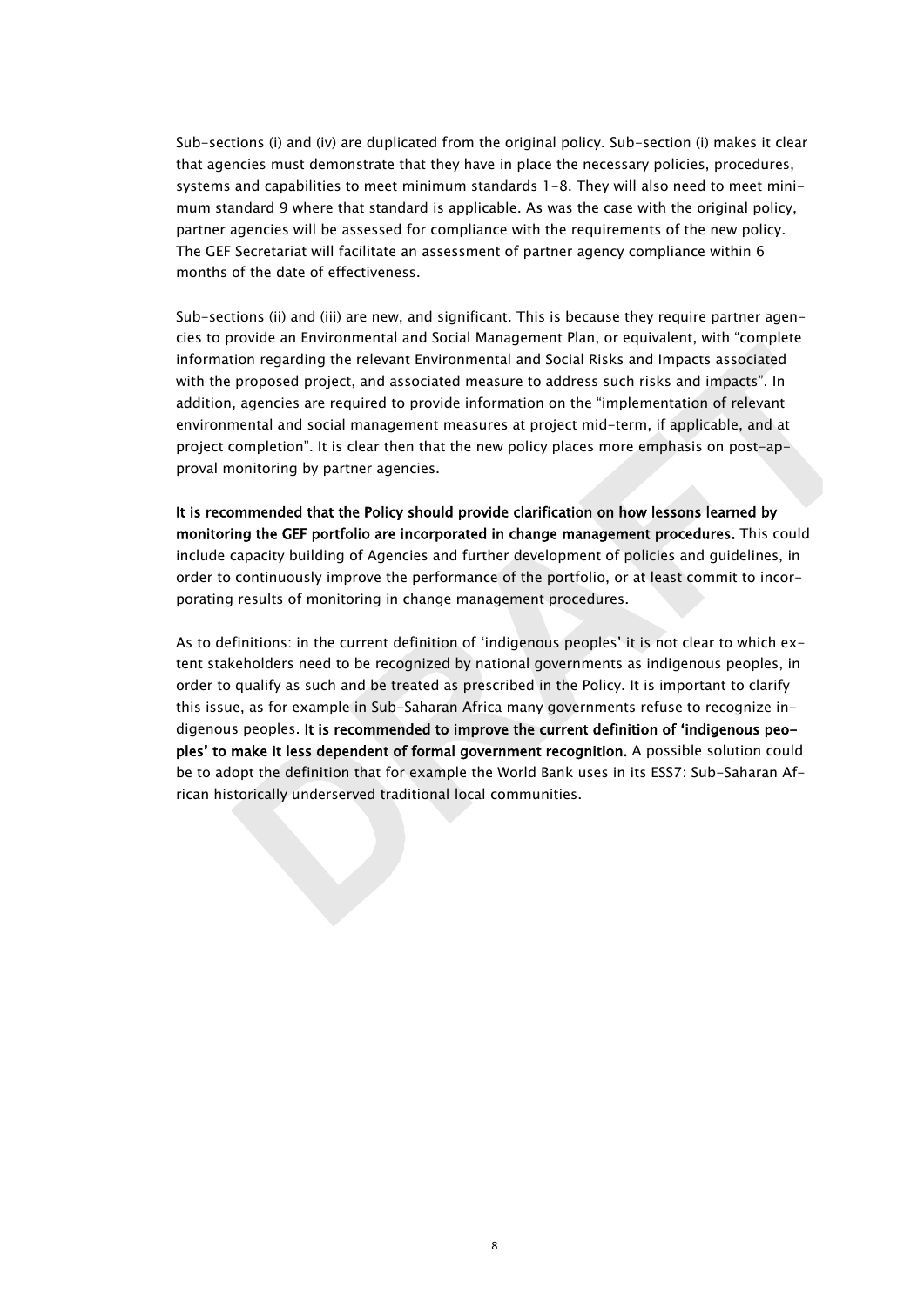# 2.3 Review of individual Minimum Standards

<span id="page-8-0"></span>Below key observations and recommendations are made. Other observations and recommendations (including on the standards  $5 - 9$ ) can be found in annex 2 (to be inserted).

# Minimum Standard 1: Environmental and Social Assessment, Management and Monitoring Minimum standard 1 is the "umbrella" standard that specifies that agencies have environmental and social assessment procedures in place. Some significant additions have been made to this Standard in the new policy, including the recognition of the importance of country safeguard systems.

It is recommended to clarify when the GEF would require Environmental and Social Management Programs (hereafter 'ESMPs'). Annex 1: 6d requires that agencies develop, implement, and monitor ESMPs in response to the findings of relevant environmental and social assessments. While most partner agencies will require ESMPs for projects that have significant impacts, this GEF requirement is new. An uncertainty around this requirement is the lack of direction as to when the GEF would require ESMPs.

#### # Minimum Standard 2: Accountability, Grievance and Conflict Resolution

This Standard duplicates the accountability and grievance standard that exists in the original policy, with the important addition of "conflict resolution" in the Standard's title. Also worthy of note is that this Standard has now been moved up the list from its original position as Minimum Standard 8, thus implying a higher level of overall importance.

It is recommended that the standard outlines the importance of early establishment of an easily accessible project-level grievance mechanism. This is important to enable an effective way of proactively identifying and managing recurring issues, concerns, questions and complaints.

A second recommendation would be to make this mechanism accessible to all stakeholders, and not only project- or program-affected people as is currently stated in the standard. This is important as in practice it often occurs that communities in the wider project area, or indirectly affected communities or other stakeholders, have no access. This easily leads to absence of tracking their concerns and issues which may lead to opposition that could be avoided by giving them the same access as directly affected people.

A third recommendation would be to implement the grievance mechanism from the outset of the planning of a project. This would enable project management to receive and address complaints not only during the implementation of projects and programs, but also at the stage where environmental and social impacts, potentially affected communities, other stakeholders and their assets are identified.

Finally it is recommended to make the full grievance mechanism and contact information publicly available through appropriate channels and methods. It is not enough to solely do this through the Agency and/or Project- or Program-specific website.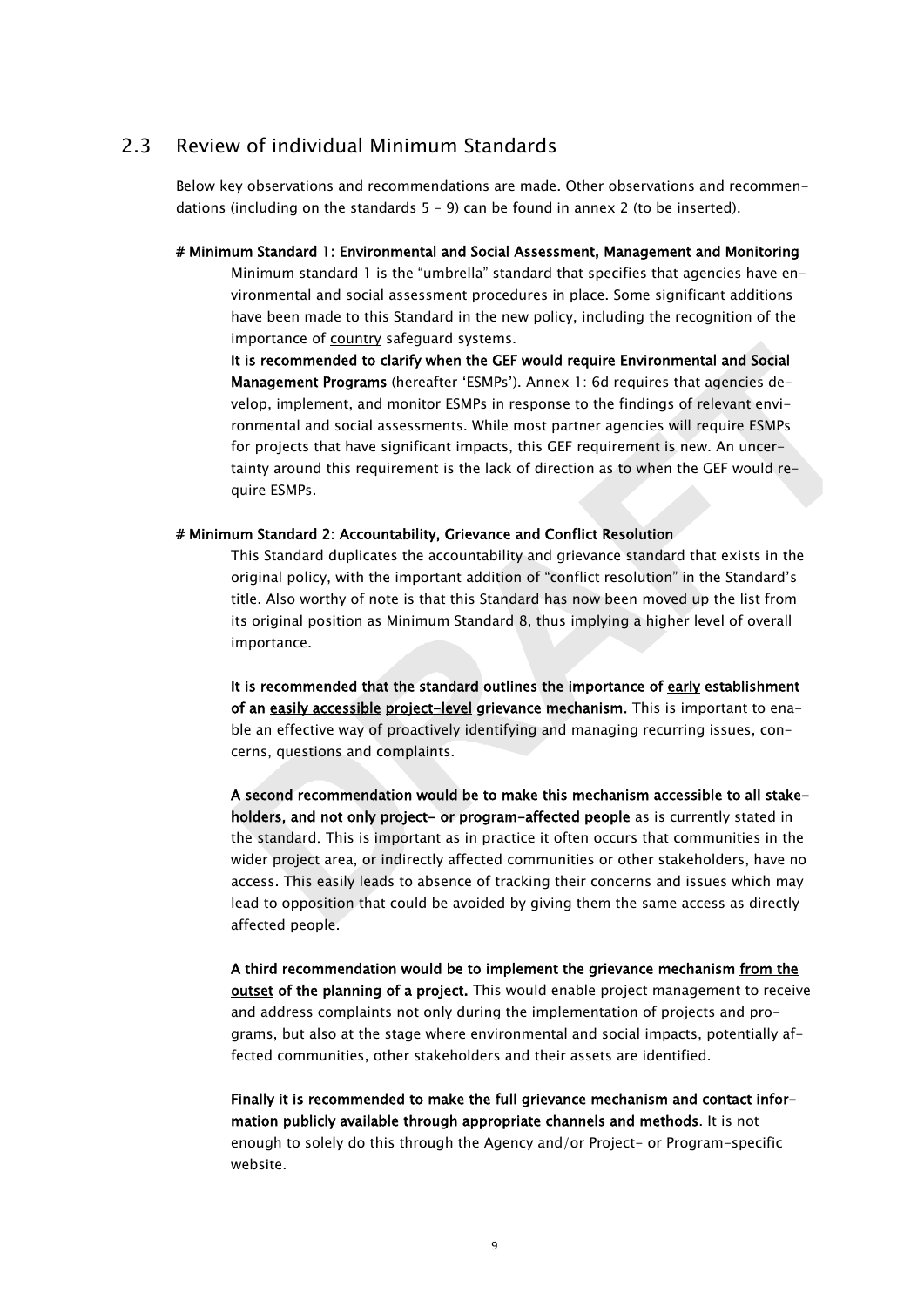## # Minimum Standard 3: Biodiversity Conservation and the Sustainable Management of Living Natural Resources

There are a number of noteworthy changes to the Standard that was originally titled "natural habitats". Perhaps the most significant change is the addition of a "biodiversity" focus, which did not exist to the same extent in the original policy. Also, as part of the requirement for agencies to consider the mitigation hierarchy in their application of Minimum Standard 1, Standard 3 allows for the consideration of environmental offsets.

Worthy of special note is the number of deletions from the original natural habitats Standard. For example, application of the precautionary principle no longer applies. Perhaps more significant is the apparent downplaying of importance of forests in the consideration of biodiversity and sustainable management of natural resources. The original policy required agencies to:

(i) "not finance natural forest harvesting or plantation development that will involve conversion or degradation of critical forest areas or related critical natural habitats".

(ii) "ensure that forest restoration projects maintain or enhance biodiversity and ecosystem functionality and that all plantation projects are environmentally appropriate, socially beneficial and economically viable".

(iii) "give preference to siting physical infrastructure investments on lands where natural habitats have already been converted to other land uses"; and,

(iv) "consult appropriate experts and key stakeholders, including local nongovernmental organizations and local communities, and involve such people in design, implementation, monitoring, and evaluation of projects, including mitigation planning".

All these requirements have now been deleted from minimum standard 3. While the inclusion of a biodiversity focus in this Standard is welcome, the deletion of important requirements is concerning. It is therefore recommended to maintain these requirements in the updated GEF safeguards framework.

#### # Minimum Standard 4: Restrictions on Land Use and Involuntary Resettlement

In the new policy, the original Involuntary Resettlement standard is significantly extended to add the concept of "restrictions on land use". In addition, the Standard now focuses specifically on "affected Disadvantaged or Vulnerable Individuals or Groups". Another notable addition (in Annex 1: 11e) is the idea of compensation for "economic displacement". The original policy only considered compensation for physical displacement. Overall, the new Minimum Standard significantly extends the original involuntary resettlement standard.

Having said this, it is also clear that in comparison to international good practice and the safeguards of other organisations there is room for further improvement. Below some recommendations are made. In Annex 1 some possible text suggestions are made to follow up on these recommendations.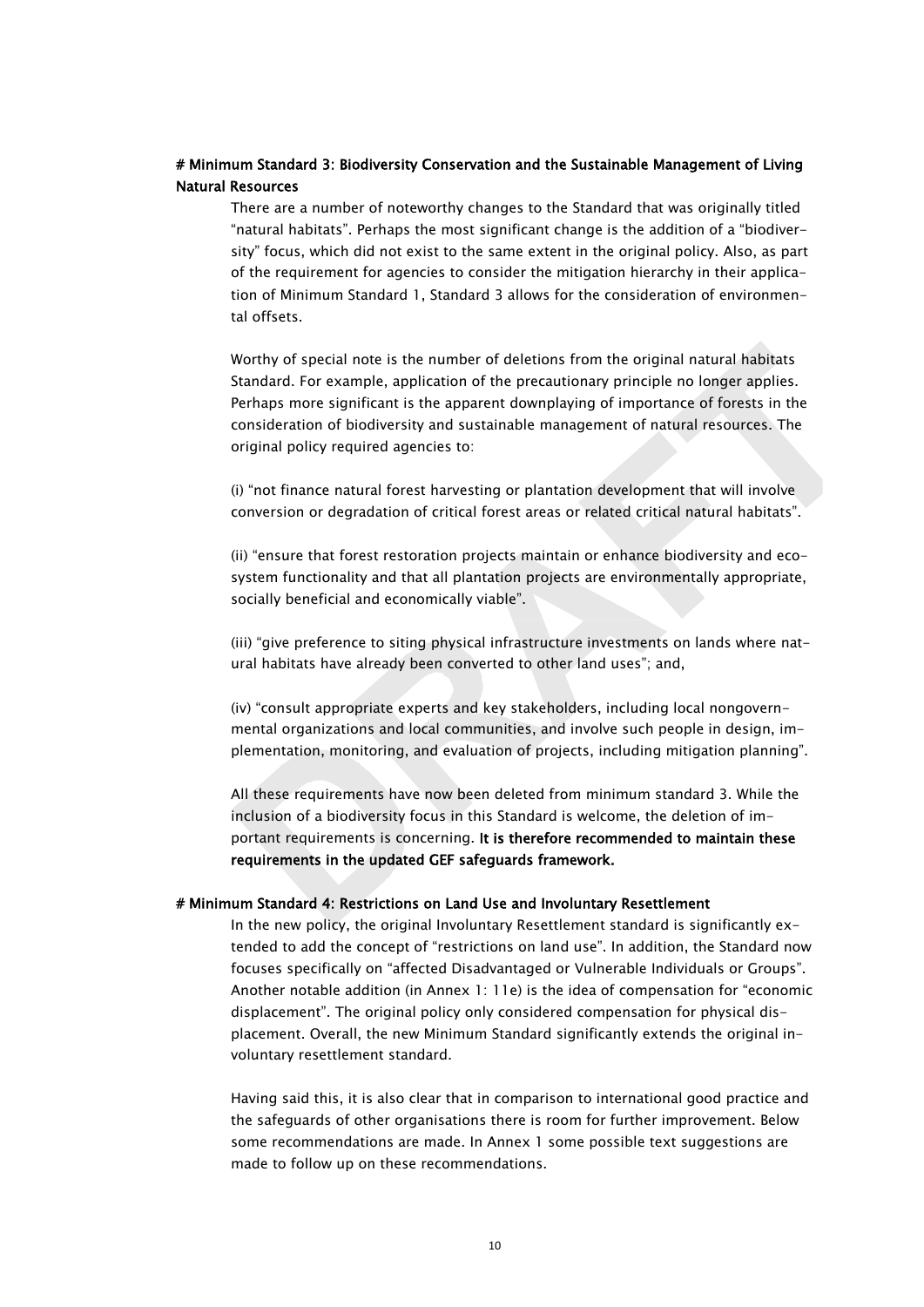#### It is recommended:

- To align the provisions of this standard with the provisions of Minimum Standard 9 on Indigenous Peoples. Particularly in terms of taking avoiding displacement as a first principle: by always starting to study alternatives to the project, and only where project alternatives are not feasible studying alternative project designs.
- To clarify what is meant by 'affected persons being provided with technically and economically feasible resettlement alternatives and assistance' (§11.c.ii) and 'choices among feasible resettlement options' (§11.d.i). It is in the current draft not clear whether the standard implies a choice between in-kind and cash compensation, or alternative locations, or avoiding resettlement, etc.
- To use the term 'entitlement' rather than the term 'compensation benefits'. Entitlement is more appropriate as compensation is a form of impact mitigation and thus an entitlement that serves to put affected people in a situation that is, at least, equal than before displacement. Benefits on the other hand imply additional measures provided, on top of the entitlements, that will further improve the development of displaced communities.
- To improve the current wording of §11.d.ii. According to international good practice compensation packages for physical displacement consist of both the provision of replacement housing or cash compensation for residential structures, in addition to cash compensation for non-residential structures such as annexes, kitchens, fences etc. The current wording appears to imply that the provision of in-kind/replacement housing and cash compensation are mutually exclusive.
- To transfer 'livelihoods' from the paragraph on 'physical displacement' to the paragraph on 'economic displacement'.
- To include under 'economic displacement' a specification of the levels to which should be improved or restored, comparable to the specification under 'physical displacement'.
- To make 'proper and timely compensation for the loss' equally applicable to compensation for impacts of physical displacement and not solely in cases of compensation for impacts of economic displacement.
- To include that persons using land without formal legal rights to this land, or claims to such land that could be recognized under national law, are equally entitled to compensation for structures established prior to the cut-off date.
- To ensure that women and other potentially vulnerable people are given equal access to opportunities to help improve, or at least restore, livelihoods. This would include the rights to own, control, use, or extract resources from land, especially so because women's land rights tend to be disproportionally affected and not mitigated adequately on projects.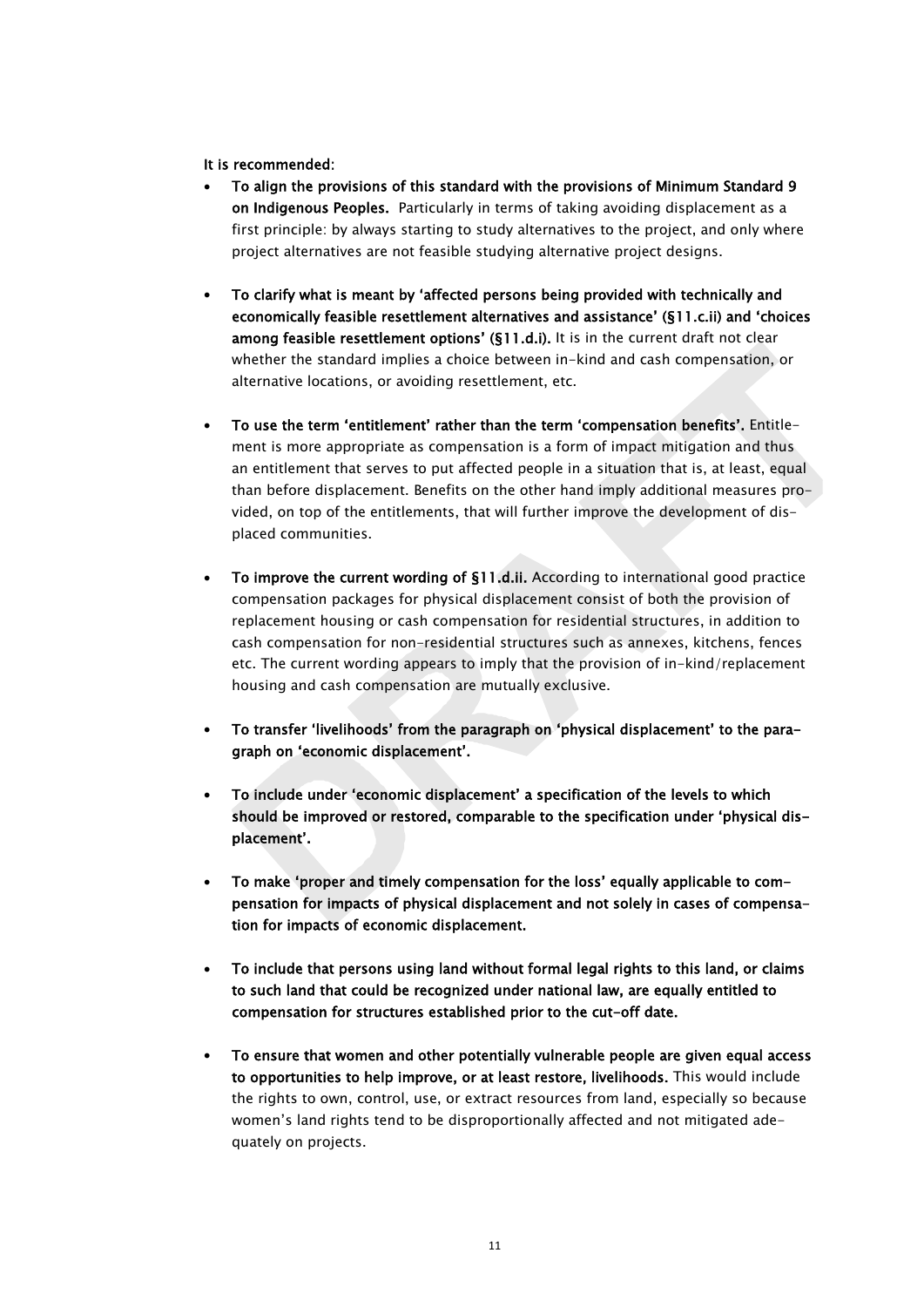• To give access to livelihood restoration programs also to women and others who use land for cultivation or other purposes but do not have a formal legal right or recognizable right.

# <span id="page-11-0"></span>2.4 Implications of the New EES Policy for partner agencies and the private sector

Possibly the most important implication of the new ESS policy are the significant requirements that it places on partner agencies. First, agencies need to come into compliance with the new Minimum Standards within 6 months, or develop a concrete, time-bound action plan to achieve compliance. This may place some partner agencies under considerable pressure, given that amendments to agency safeguard procedures will usually require high-level approval.

Another issue that partner agencies will need to address is the requirement (in Annex 1: paragraph 3), that "unless otherwise specified, Agencies demonstrate that the relevant policies, procedures, systems and capabilities are applied broadly across Agency activities, not limited to GEF-financed projects and programs". This may well be of consequence for some partner agencies, where their safeguard procedures only relate to GEF funded projects.

Finally, another issue that does not appear to be dealt with in the new policy is how private sector projects should be assessed and managed. The partner agencies that obtain funds from the GEF to implement projects work predominantly with developing country government agencies. It should be noted, however, that GEF has initiated a significant private sector collaboration. Through what it terms "non-grant instruments", the GEF has supported ten private sector collaborations, using \$91million of GEF funds, and \$1,689million of co-financing. It is not clear whether these new private sector arrangements are covered by the new GEF Policy.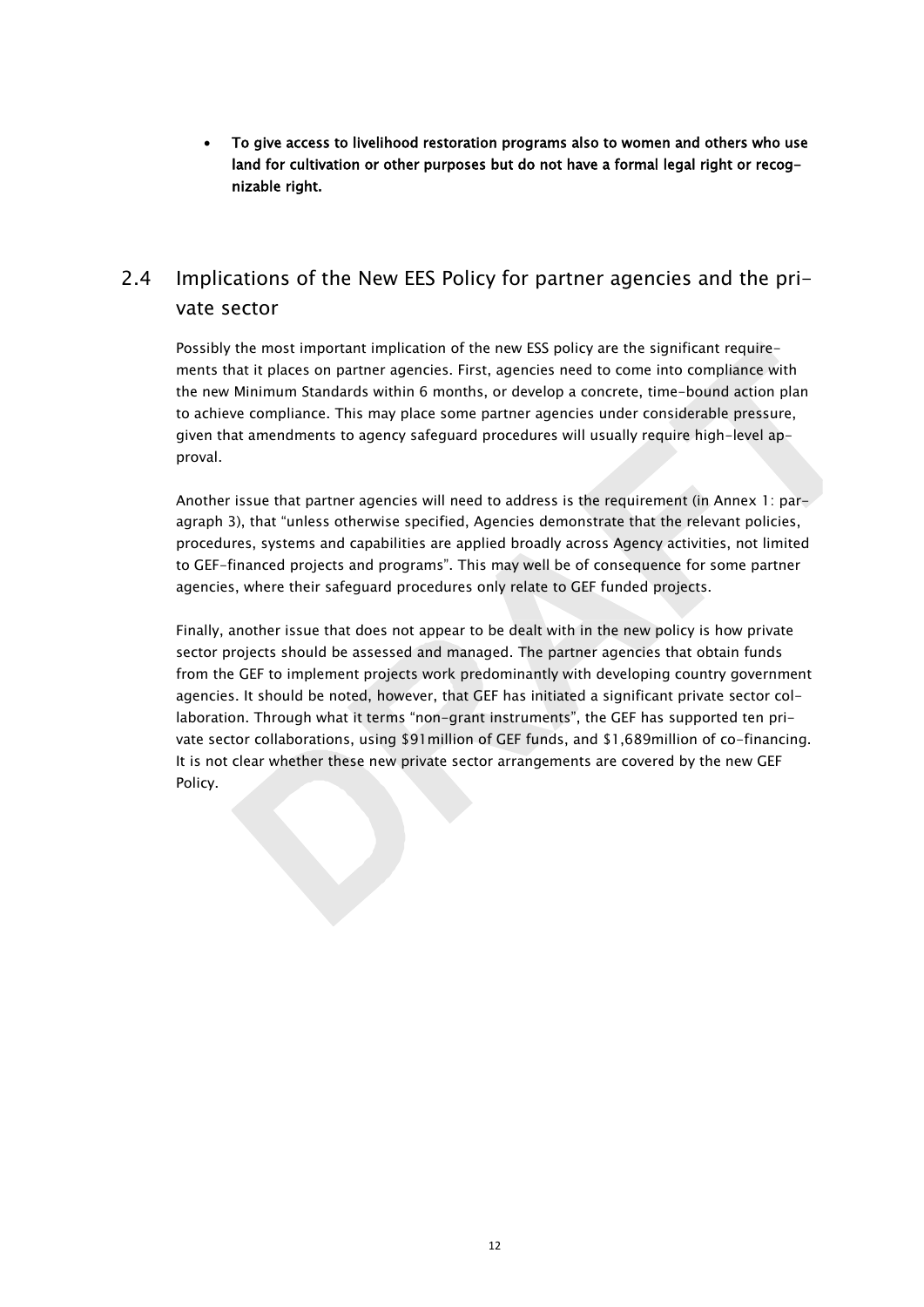# <span id="page-12-0"></span>3. Review of the new Stakeholder Policy

Overall the policy is of good quality and provides a good basis for effective and meaningful stakeholder engagement. On a number of issues the policy could be further strengthened, in particular to better safeguard that stakeholder engagement in all cases:

- takes place throughout the process, starting from the development phase;
- is based on a Stakeholder Engagement Plan that is developed and implemented early in the project development phase and updated regularly;
- takes place through culturally appropriate consultations and dialogue that are gendersensitive (with culture not being an argument for not consulting women);
- is meaningful and informed:
- involves community representatives who are endorsed by the communities they represent.

## For this reason it is recommended in the policy to:

- Highlight the importance of identification and involvement of stakeholders from the early stages of project development; i.e. from the development phase, and not only starting in the later project preparation phase.
- Prepare a stakeholder engagement plan at the start of the project development phase, and not in the later project preparation phase. This would be important to increase the chance of ownership by the stakeholders, and ultimately a project or program's social license to operate.
- Apply the requirement for culturally appropriate consultations and dialogue to all stakeholders, and not only indigenous peoples.
- Likewise, to apply the requirement that affected peoples must be enabled to receive equitable benefits and opportunities from a project to all affected communities, and not only indigenous peoples.
- Ensure that project concepts demonstrate ownership and support at local level and in the area of influence where the project will be implemented, and not only at country level.
- Clarify the term "Gender-analysis or equivalent socio-economic assessment", as the current wording seems to imply that a socio-economic assessment can substitute a genderanalysis. This would not be correct as both instruments serve different purposes.
- Place emphasis on engagement with adequate representatives of stakeholders, including those of affected communities that endorse their representativeness, and not solely those of indigenous peoples.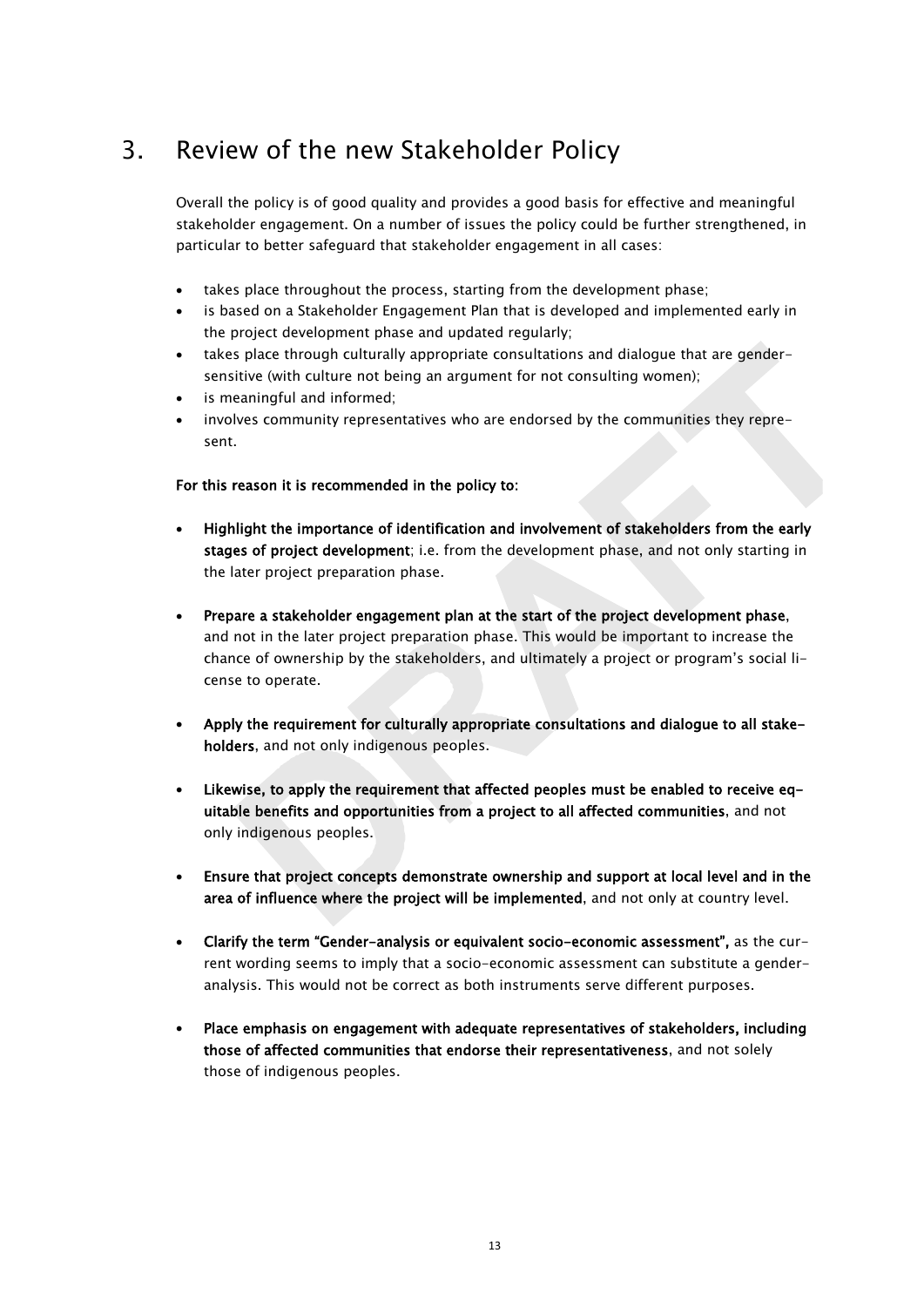# <span id="page-13-0"></span>Annex 1: Text suggestions for minimum standard 4

## Recommendation:

To align the provisions of this standard with the provisions of Minimum Standard 9 on Indigenous Peoples.

### Text suggestion:

| Draft standard                                | Suggested revision                      |  |
|-----------------------------------------------|-----------------------------------------|--|
| All viable alternative project or program de- | Displacement is avoided where feasible. |  |
| signs are assessed to avoid, where feasible,  |                                         |  |
| or minimize any risks or adverse impacts      |                                         |  |
| from Restrictions on Land Use and Involun-    |                                         |  |
| tary Resettlement.                            |                                         |  |

#### Recommendation:

• To use the term 'entitlement' rather than the term 'compensation benefits'.

#### Text suggestion:

| Draft standard                               | Suggested revision                              |  |
|----------------------------------------------|-------------------------------------------------|--|
| Affected persons are included in the process | Affected persons are included in the process to |  |
| to determine compensation benefits.          | determine compensation entitlements.            |  |

### Recommendation

- To improve the current wording of §11.d.ii.
- To transfer 'livelihoods' from the paragraph on 'physical displacement' to the paragraph on 'economic displacement'.
- To include under 'economic displacement' a specification of the levels to which should be improved or restored, comparable to the specification under 'physical displacement'.

### Text suggestion:

| <b>Draft standard</b>                                                                                                                                                                |                                                                                                                                                                                                                                                  |          | <b>Suggested revision</b>                                                                                                                                                                                                            |  |
|--------------------------------------------------------------------------------------------------------------------------------------------------------------------------------------|--------------------------------------------------------------------------------------------------------------------------------------------------------------------------------------------------------------------------------------------------|----------|--------------------------------------------------------------------------------------------------------------------------------------------------------------------------------------------------------------------------------------|--|
| Where Physical Displacement occurs, dis-<br>placed persons are provided with:<br>Choices among feasible resettlement<br>1.<br>options:<br>Adequate replacement housing or cash<br>2. |                                                                                                                                                                                                                                                  | 1.<br>2. | Where Physical Displacement occurs, displaced<br>persons are provided with:<br>Choices among feasible resettlement op-<br>tions:<br>Adequate replacement housing and cash                                                            |  |
| 3.                                                                                                                                                                                   | compensation;<br>Relocation assistance suited to their<br>needs: and                                                                                                                                                                             | 3.       | compensation for non-residential struc-<br>tures; and<br>Relocation assistance suited to their needs:                                                                                                                                |  |
| 4.                                                                                                                                                                                   | Opportunities to improve, or at least re-<br>store, their livelihoods and living stand-<br>ards, in real terms, to pre-displacement<br>levels or to levels prevailing prior to the<br>start of project implementation, which-<br>ever is higher. | 4.       | Opportunities to improve, or at least re-<br>store, their living standards, in real terms, at<br>least to pre-displacement levels or to levels<br>prevailing prior to the start of project imple-<br>mentation, whichever is higher. |  |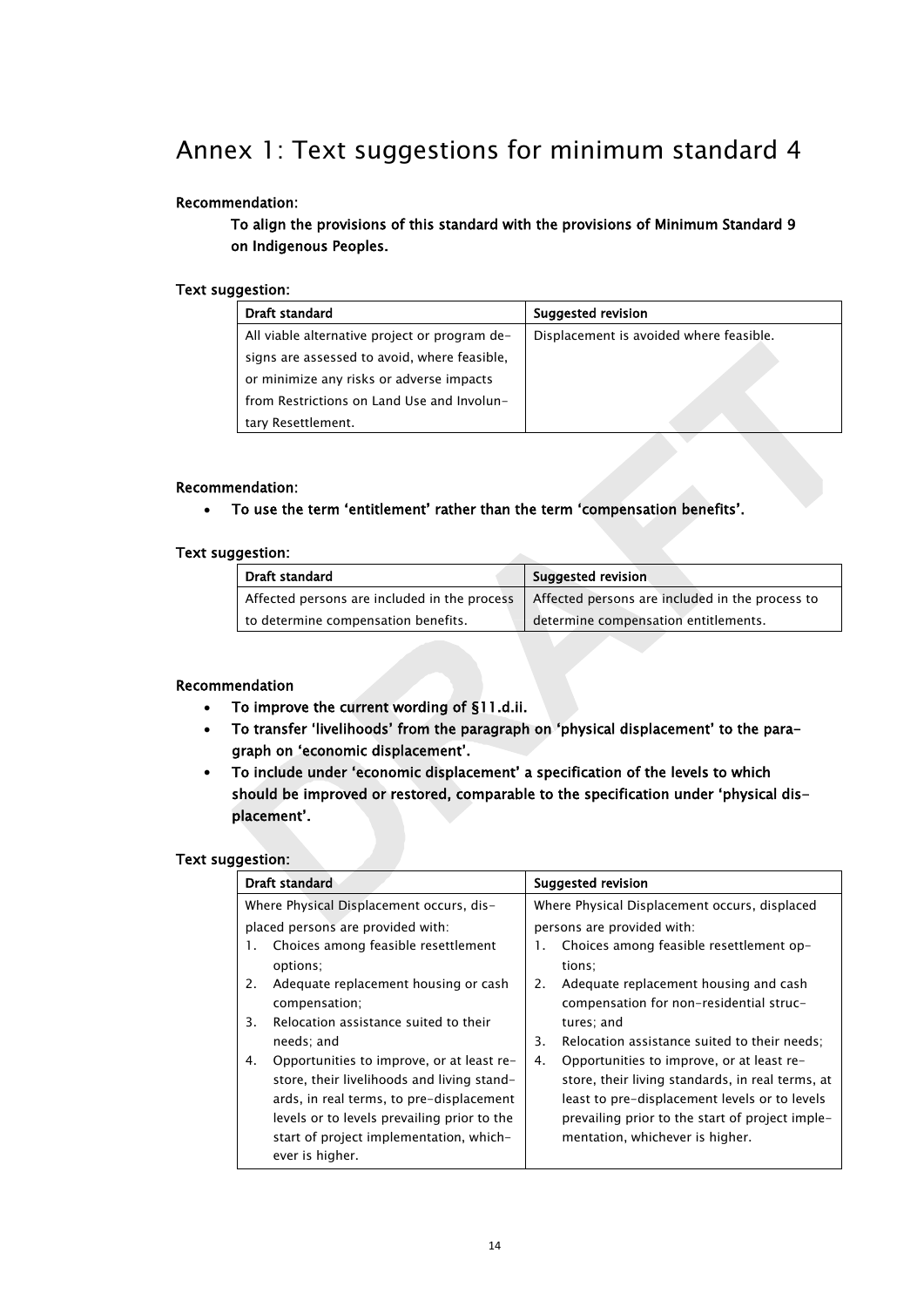| Draft standard                               |    | Suggested revision                              |  |
|----------------------------------------------|----|-------------------------------------------------|--|
| Where Economic Displacement occurs, af-      |    | Where Economic Displacement occurs, affected    |  |
| fected persons are provided with:            |    | persons are provided with:                      |  |
| Proper and timely compensation for the<br>1. |    | Proper and timely compensation for the loss:    |  |
| loss:                                        | 2. | Opportunities to improve, or at least restore,  |  |
| Opportunities to improve, or at least<br>2.  |    | their livelihoods, their means of income-       |  |
| restore, their means of income-earning       |    | earning capacity, production levels, and        |  |
| capacity, production levels, and stand-      |    | standards of living, in real terms, at least to |  |
| ards of living; and                          |    | pre-displacement levels or to levels prevail-   |  |
| Transitional support, as necessary.<br>3.    |    | ing prior to the start of project implementa-   |  |
|                                              |    | tion, whichever is higher;                      |  |
|                                              | 3. | Transitional support, as necessary.             |  |

#### Recommendation:

• To include that persons using land without formal legal rights to this land, or claims to such land that could be recognized under national law, are equally entitled to compensation for structures established prior to the cut-off date.

### Text suggestion:

| Draft standard                                  | <b>Suggested revision</b>                          |  |  |
|-------------------------------------------------|----------------------------------------------------|--|--|
| For persons without formal legal rights to      | For persons without formal legal rights to land,   |  |  |
| land, or claims to such land that could be      | or claims to such land that could be recognized    |  |  |
| recognized under national laws, resettle-       | under national laws, opportunities to help im-     |  |  |
| ment assistance is provided in case of dis-     | prove, or at least restore, their livelihoods are  |  |  |
| placement, in lieu of compensation for land,    | provided in case of economic displacement, in      |  |  |
| to help improve or at least restore their live- | lieu of compensation for land, in addition to      |  |  |
| lihoods.                                        | compensation for structures established prior to   |  |  |
|                                                 | the cut-off date in case of physical displacement; |  |  |